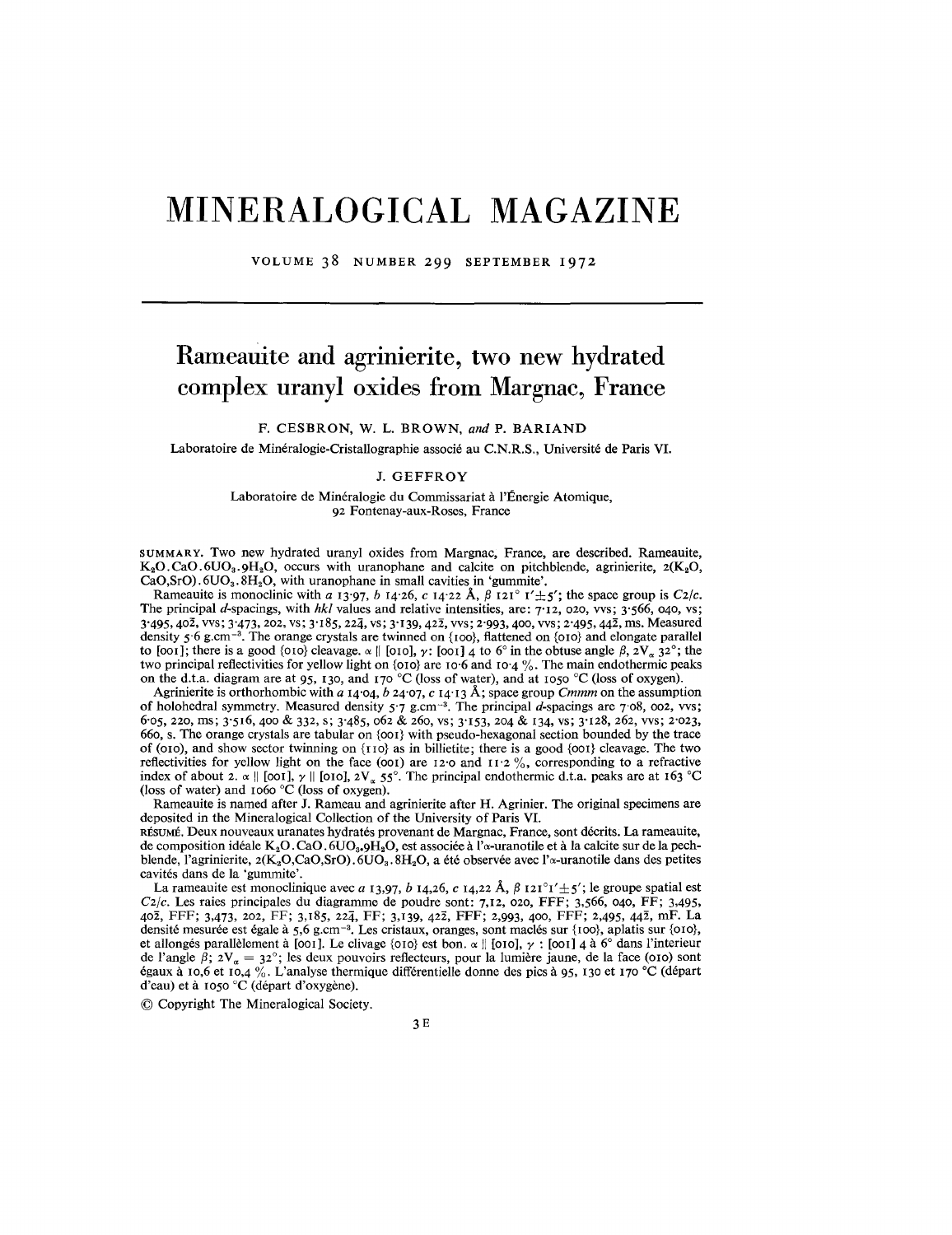### 782 F. CESBRON, W. L. BROWN, P. BARIAND, AND J. GEFFROY ON

L'agrinierite est orthorhombique avec *a* 14,04, *b* 24,07, c 14,13 A; Ie groupe spatial est *Cmmm* en supposant le minéral holoèdre. Les raies principales du diagramme de poudre sont: 7,08, 002, FFF; 6,05, 220, mF; 3,516, 400 & 332, F; 3,485,062 & 260, FF; 3,153, 204 & 134, FF; 3,128, 262, FFF; 2,023, 660, F. La densité mesurée est égale à 5,7 g.cm<sup>-3</sup>. Les cristaux, de couleur orange, sont aplatis sur {DOl} avec un contour pseudo-hexagonal et montrent des macles en secteur selon (110) comme dans la billiétite. Il y a un bon clivage suivant {001}. Les indices de refraction correspondant aux deux pouvoirs reflecteurs de la face (001) sont de l'ordre de 2 pour la lumière jaune;  $\alpha \parallel$  [001],  $\gamma$  || [010]; 2V<sub>a</sub> = 55°. Les principaux pics endothermiques sont à 163 °C (départ d'eau) et a 1060 °C (perte d'oxygéne).

Le nom de rameauite est donné en l'honneur de J. Rameau et celui d'agrinierite en l'honneur de H. Agrinier. Les échantillons originaux sont déposés dans la Collection de minéralogie de l'Université de Paris VI.

THERE are severa] hydrated uranyl oxides containing barium, calcium, and potassium, including the end-members billietite, BaO.  $6UO_3$ .  $I1H_2O$ , becquerelite, CaO.  $6UO_3$ .  $I I H<sub>2</sub>O$ , and compreignacite,  $K<sub>2</sub>O. 6UO<sub>3</sub>. I I H<sub>2</sub>O$ . Two new species having compositions  $K_2O$ .CaO.6UO<sub>3</sub>.9H<sub>2</sub>O and  $2(K_2O, CaO, SrO)$ .6UO<sub>3</sub>.8H<sub>2</sub>O, between becquerelite and compreignacite, with different lattice parameters and space groups, have been discovered at Margnac, in the Massif Central, France.

Rameauite, monoclinic, is named after Jacques Rameau (†1960), prospector of the Commissariat a l'Energie Atomique, who discovered several uranium deposits including that of Margnac 2. Agrinierite, orthorhombic, is named in memory of Henri Agrinier (1928-71), engineer in the mineralogy laboratory at the Commissariat a I'Energie Atomique since 1950. He contributed to the identification by microchemistry of most of the uranium-bearing minerals studied by the C.E.A. in France and abroad. He specialized in paper chromatography and applied it to problems of geochemistry (e.g. Se and Te), and especially to the development of rapid field methods for V, Mo, P, Au, etc. In addition to his innate temperament for research, his professional conscience and his talent for teaching, he had a great loyalty that was appreciated by all who knew him.

The descriptions of these two new minerals were submitted to the I.M.A. before publication. The original specimens are deposited in the Mineralogical Collection, Universite de Paris VI.

*Rameauite* occurs as small (up to I mm long) orange crystals with calcite and  $\alpha$ -uranophane on a block of pitchblende. They are all twinned on {100}, slightly flattened parallel to {oro}, elongated parallel to [001], with a pseudo-hexagonal section (fig. I), The observed forms are {010}, {100}, {001}, and {110}; measured (100): (001) =  $58^{\circ}$  40', (010):(110) = 49° 50'. There is a good cleavage parallel to {010}.

Rameauite is monoclinic pseudo-hexagonal with *a* 13'97, *b* 14'26, e 14'22 A,  $\beta$  121° 1'+5'; the cell-volume is 2426  $\AA$ <sup>3</sup>; space group *C2/c* or *Cc*. The relation between the morphology and the unit-cell axes was determined with a Buerger precession camera, The d-values and relative intensities (visual estimates) of the powder diffraction lines are given in Table I. The extinction angle  $\gamma$ : [001] on (010) is 4 to 6° in the obtuse angle  $\beta$ ;  $\alpha \parallel$  [010], and  $2V_{\alpha}$  is 32° (fig. 2). The two reflectivities were measured on the face (oro) between 400 and 700 nm, and the corresponding refractive indices calculated (table II).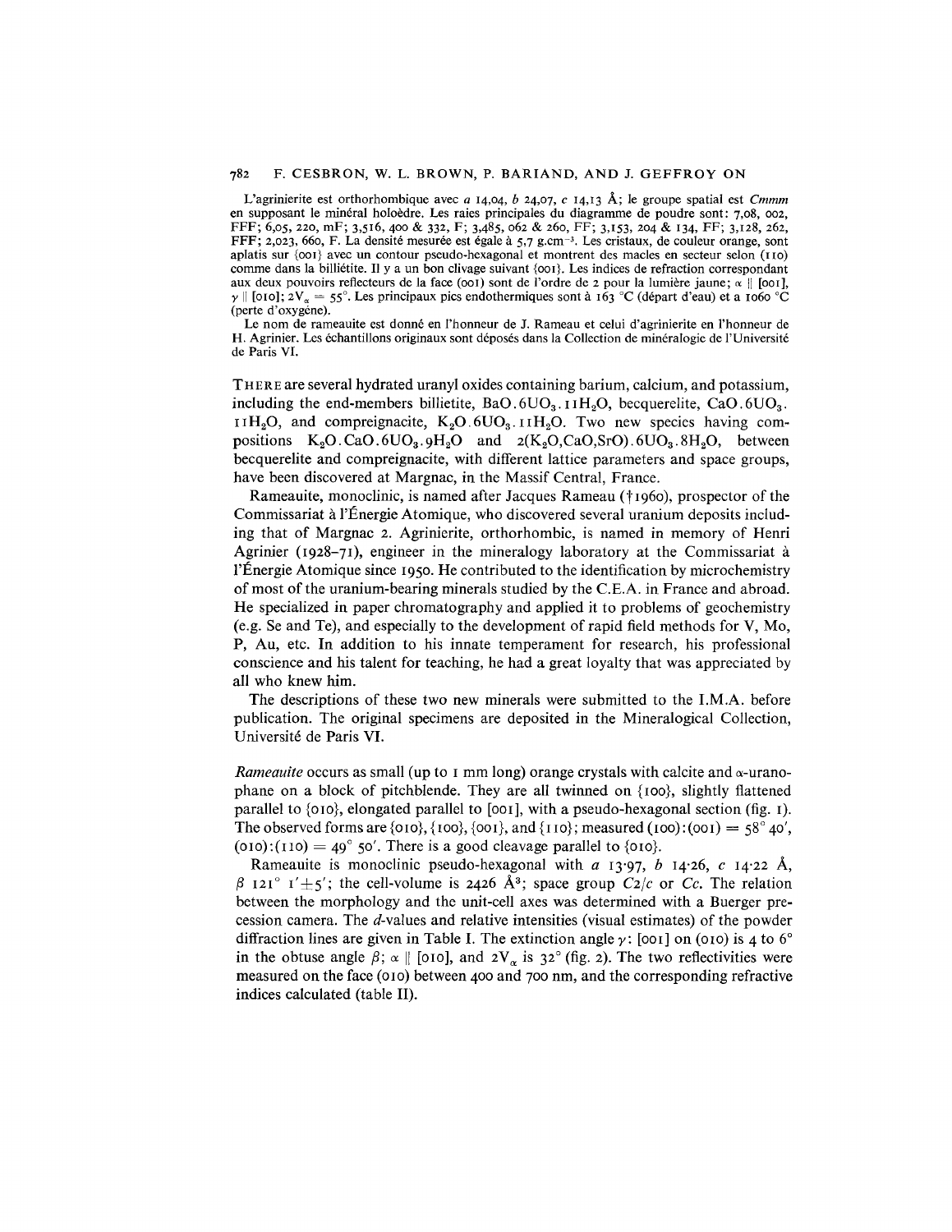| Rameauite; Cu- $Ka_1 \lambda$ 1.5405 Å |            |                    | Agrinierite; Cu- $K_{\alpha_1+\alpha^2}$ , $\lambda$ 1.5418 |               |            |            |                |  |  |
|----------------------------------------|------------|--------------------|-------------------------------------------------------------|---------------|------------|------------|----------------|--|--|
| $d_{\rm obs}$                          | 1          | hkl                | $d_{\rm calc}$                                              | $d_{\rm obs}$ | I          | hkl        | $d_{\rm calc}$ |  |  |
| $7.12 \text{ Å}$                       | <b>VVS</b> | 020                | 7.13 Å                                                      | 9.22 Å        | <b>vvw</b> | II         | 9.20 Å         |  |  |
| 6.12                                   | mw         | 002                | 6.09                                                        | 7.08          | <b>VVS</b> | 002        | 7.07           |  |  |
| 5.99                                   | mw         | 200                | 5.99                                                        |               |            | 220        | 6.06           |  |  |
| 4.59                                   | <b>VW</b>  | 220                | 4.58                                                        | 6.05          | ms         | 040        | 6.02           |  |  |
|                                        |            | 130                | 4.42                                                        | 4.98          | <b>vvw</b> | 202        | 4.98           |  |  |
| 4.41                                   | <b>VVW</b> | 113                | 4.4I                                                        | 4.61          | VW         | 222        | 4.60           |  |  |
|                                        |            | $31\overline{2}$   | 4.37                                                        | 4.59          | <b>VVW</b> | 310        | 4.59           |  |  |
| 4.36                                   | <b>VVW</b> | II <sub>2</sub>    | 4.35                                                        | 4.39          | VW         | 113        | 4.39           |  |  |
| 3.566                                  | vs         | 040                | 3.565                                                       |               |            | 330        | 4.04           |  |  |
| 3.495                                  | <b>VVS</b> | 402                | 3.49I                                                       | 4.02          | <b>VVW</b> | 060        | 4.01           |  |  |
| 3.473                                  | ٧s         | 202                | 3.469                                                       | 3.540         | mw         | 004        | 3.533          |  |  |
|                                        |            | $II\bar{4}$        | 3.307                                                       |               |            | 400        | 3.510          |  |  |
| 3.309                                  | <b>VVW</b> | 33 <sup>2</sup>    | 3.304                                                       | 3.516         | S          | 332        | 3.509          |  |  |
| 3.185                                  | VS         | 224                | 3.180                                                       |               |            | 062        | 3.489          |  |  |
| 3.139                                  | <b>VVS</b> | $42\overline{2}$   | 3.136                                                       | 3.485         | VS         | 260        | 3.483          |  |  |
| 3.124                                  | <b>VVS</b> | 222                | 3.120                                                       | 3.296         | <b>VVW</b> | 313        | 3.289          |  |  |
| 2.993                                  | vvw        | 400                | 2.994                                                       | 3.284         | <b>VVW</b> | 243        | 3.279          |  |  |
| 2.818                                  | <b>vvw</b> | 424                | 2.816                                                       |               |            | 204        | 3.156          |  |  |
|                                        |            | 15Ī                | 2.778                                                       | 3.153         | VS         | 134        |                |  |  |
| 2.776                                  | <b>VW</b>  | <b>150</b>         | 2.774                                                       | 3.128         | <b>VVS</b> | 262        | 3.151          |  |  |
|                                        |            | 334                | 2.773                                                       |               |            | 422        | 3.124<br>3.041 |  |  |
|                                        |            |                    |                                                             | 3.037         | W          |            |                |  |  |
| 2.761                                  | W          | $13\bar{4}$<br>420 | 2.765<br>2.760                                              |               |            | 440        | 3.032          |  |  |
|                                        |            |                    |                                                             | 3.016         | <b>VVW</b> | 172<br>080 | 3.019          |  |  |
| 2.521                                  | m          | 24ā                | 2.517                                                       |               |            |            | 3.009          |  |  |
| 2.495                                  | ms         | 44 <sup>2</sup>    | 2.494                                                       | 2.793         | m          | 244        | 2.795          |  |  |
| 2.380                                  | W          | 332<br>обо         | 2.381                                                       |               |            | 154        | 2.79I          |  |  |
|                                        |            |                    | 2.377                                                       | 2.495         | VW         | 404        | 2.490          |  |  |
| 2.301                                  | W          | 025                | 2.306                                                       | 2.483         | m          | 532        | 2.482          |  |  |
|                                        |            | 604                | 2.298                                                       |               |            | 264        | 2.480          |  |  |
| 2.287                                  | W          | 313                | 2.283                                                       | 2.407         | vvw b      | 315        | 2.407          |  |  |
| 2.268                                  | <b>vvw</b> | 402                | 2.265                                                       |               |            | 0.10.0     | 2.407          |  |  |
|                                        |            | 354                | 2.189                                                       | 2.395         | VW         | 513        | 2.400          |  |  |
| 2.188                                  | vw         | 624                | 2.187                                                       |               |            | 551        | 2.39I          |  |  |
|                                        |            | $15\overline{4}$   | 2.185                                                       | 2.357         | VW         | 006        | 2.355          |  |  |
| 2.176                                  | VW         | 153                | 2.173                                                       | 2.301         | m          | 444        | 2.301          |  |  |
|                                        |            | 224                | 2.173                                                       | 2.288         | vw         | 084        | 2.291          |  |  |
| 2-161                                  | vw         | 351                | 2.164                                                       |               |            | 480        | 2.284          |  |  |
|                                        |            | 422                | 2.158                                                       | 2.280         | mw         | 0.10.2     | 2.278          |  |  |
| 2.046                                  | S          | 606                | 2.044                                                       |               |            | 2.10.0     | 2.277          |  |  |
| 2.036                                  | s          | 006                | 2.031                                                       | 2.187         | W          | 514        | 2.189          |  |  |
| I.999                                  | m          | 317                | 2.002                                                       |               |            | 622        | 2.184          |  |  |
|                                        |            | 600                | I 996                                                       | 2.176         | VW         | 284        | 2.178          |  |  |
| 1.979                                  | vw         | 352                | 1.980                                                       |               |            | 570        | 2.175          |  |  |
|                                        |            | 264                | 1.976                                                       | 2.171         | VW         | 482        | 2.174          |  |  |
|                                        |            | 713                | 1.965                                                       |               |            | 2.10.2     | 2.167          |  |  |
| 1.966                                  | ms         | 626                | 1.965                                                       | 2.140         | <b>vyw</b> | 0.10.3     | 2.143          |  |  |
|                                        |            | $46\overline{2}$   | 1.965                                                       |               |            | I.II.I     | 2.137          |  |  |
|                                        |            | 531                | 1.959                                                       | 2.084         | vvw b      | 642        | 2.084          |  |  |
| 1.957                                  | ms         | I 72               | 1.958                                                       |               |            | 393        | 2.083          |  |  |
|                                        |            | l 171              | 1.955                                                       | 2.023         | S          | 660        | 2.021          |  |  |

 $\mathcal{A}^{\mathcal{A}}$ 

TABLE I. *X*-ray powder data for rameauite and agrinierite.<br>Guinier-de Wolff focusing camera;  $d_{\text{max}}$  11 Å.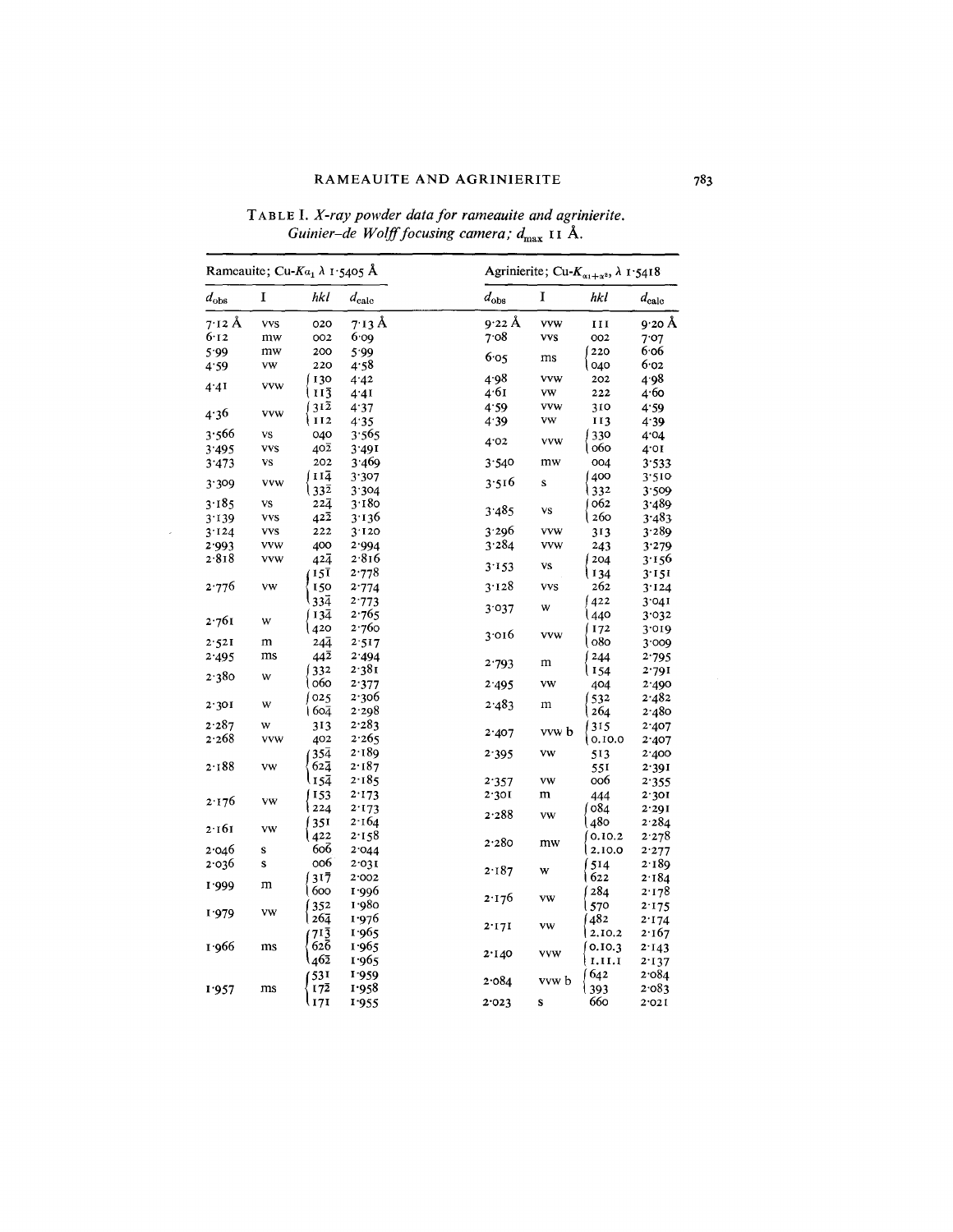<sup>784</sup> F. CESBRON, W, L. BROWN, p, BARIAND, AND J. GEFFROY ON

| $\Gamma$ ABLE I (cont.) |  |
|-------------------------|--|
|-------------------------|--|

|               | Rameauite; Cu-Ka, $\lambda$ 1.5405 Å |     |                | Agrinierite; Cu- $K_{\alpha_1+\alpha_2}$ , $\lambda$ 1.5418 |       |        |                |  |  |
|---------------|--------------------------------------|-----|----------------|-------------------------------------------------------------|-------|--------|----------------|--|--|
| $d_{\rm obs}$ |                                      | hkl | $d_{\rm calc}$ | $d_{\rm obs}$                                               |       | hkl    | $d_{\rm calc}$ |  |  |
|               | <b>VVW</b>                           | 715 | 1.932          | 2.007                                                       | m     | 0.12.0 | 2.006          |  |  |
| 1.932         |                                      | 644 | I.93I          | 1.955                                                       | yw b  | 406    | 1.956          |  |  |
|               | m                                    | 620 | 1.922          | 1.945                                                       | ms    | 730    | 1.946          |  |  |
| 1.925         |                                      | 244 | 1.922          |                                                             |       | 176    | 1.925          |  |  |
|               |                                      |     |                | 1.922                                                       | mw    | 195    | 1.924          |  |  |
|               |                                      |     |                |                                                             |       | 712    | 1.923          |  |  |
|               |                                      |     |                | 1.861                                                       | vyw b | 2.12.2 | 1.861          |  |  |
|               |                                      |     |                |                                                             |       | 446    | 1.860          |  |  |



FIGs. I to 3: FIG, I (left), Twinned crystal of rameauite, FIG, 2 (centre), Optical orientation of rameauite, in projection on (010). FIG, 3 (right). Twinned crystal of agrinierite, in projection on (001), showing the optical orientation.

Rameauite was analysed with a microprobe and the corrections carried out taking into account the quantity of water found by thermogravimetric analysis; strontium and barium were looked for but not found, The results, with the molecular ratios in parentheses, are: K<sub>2</sub>O 5.0 (1.08), CaO 2.4 (0.87), UO<sub>3</sub> 84 (6), H<sub>2</sub>O 8.2 (9.3), total 99.6%. The ideal formula is  $K_2O$ . CaO.  $\overrightarrow{UQ}_3$ .  $\overrightarrow{H}_2O$ ; the measured density is 5.60 g.cm<sup>-3</sup> and the calculated density 5.55 g.cm<sup>-3</sup> for  $Z = 4$ . The thermogravimetric analysis was carried out on a sample of 8'04 mg, and the differential thermal analysis on a sample of 8 mg (fig. 4); the first three endothermic peaks corresponding to the loss of water occur at 95, 130, and 170 °C, and the small peak at 1050 °C corresponds to loss of oxygen with formation of  $U_aO_8$ . The thermogravimetric curve shows a rapid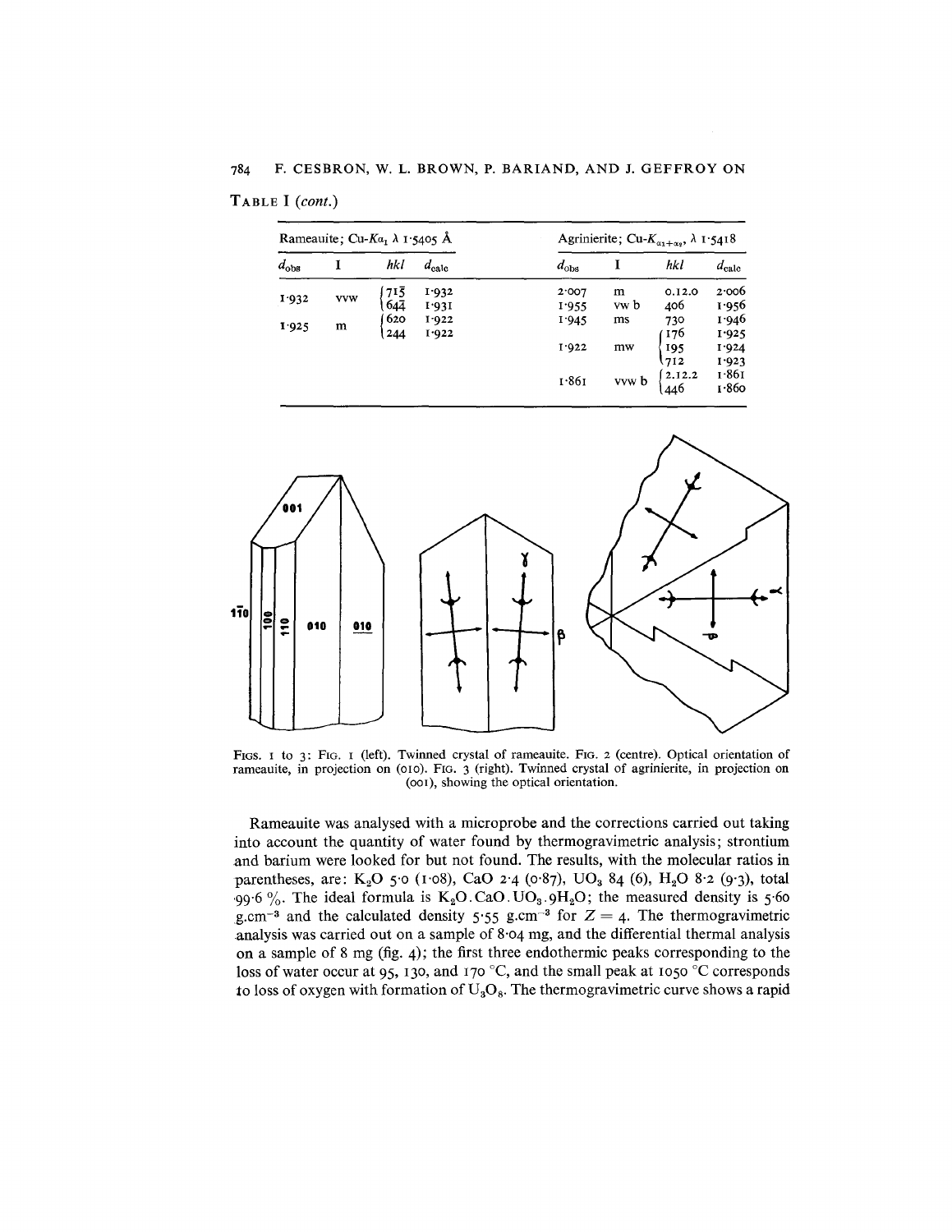loss of water up to about 130 °C and a slight, gradual loss up to about 500 °C, but no breaks or plateaux.

*Agrinierite* is orthorhombic pseudo-hexagonal, with a 14.04, b 24.07, c 14.13 Å, volume  $4775 \text{ Å}^3$ . The only systematic absences indicate a C-centred cell, so the possible space groups are Cmmm, Cm2m, Cmm2, and C222. The d-values and relative intensities of the powder pattern are given in table I.

| Rameauite |                 |      |               |      | Agrinierite   |      |               |      |  |  |
|-----------|-----------------|------|---------------|------|---------------|------|---------------|------|--|--|
| λ         | $R_{\rm max}$   | γ    | $R_{\rm min}$ | β    | $R_{\rm max}$ | γ    | $R_{\rm min}$ | β    |  |  |
| 400 nm    | $15.2 \%$       | 2.28 | $14.1\%$      | 2.20 |               |      |               |      |  |  |
| 420       | 12.4            | 2.09 | 11.9          | 2.05 |               |      |               |      |  |  |
| 440       | 11.5            | 2.03 | 11.1          | 2.00 | $11.3\%$      | 2.01 | $10.5 \%$     | 1.96 |  |  |
| 460       | II <sub>2</sub> | 2.01 | 10.0          | 1.99 | II.3          | 2.01 | 10.5          | 1.96 |  |  |
| 480       | 10.9            | 1.99 | 10.6          | 1.97 | 10.8          | 1.98 | 10.1          | 1.93 |  |  |
| 500       | 10.7            | I.97 | 10.4          | 1.95 | I0.7          | I.97 | 9.9           | I.92 |  |  |
| 520       | I0.7            | 1.97 | 10.5          | 1.96 | $11-2$        | 2.01 | IQ.2          | 1.94 |  |  |
| 540       | 10.9            | I.99 | 10.7          | I.97 | I2.4          | 2.09 | I0.7          | 1.97 |  |  |
| 560       | 10.8            | 1.98 | 10.6          | 1.97 | 12.2          | 2.07 | II.5          | 2.03 |  |  |
| 580       | 10.6            | I.97 | 10.4          | 1.95 | I2.0          | 2.06 | II.2          | 2.01 |  |  |
| 600       | 10.5            | 1.96 | 10.3          | 1.95 | 12.0          | 2.06 | 11.1          | 2.00 |  |  |
| 620       | 10.4            | 1.95 | IO.2          | I.94 | 11.9          | 2.05 | $11-1$        | 2.00 |  |  |
| 640       | 10.3            | 1.95 | 10.2          | 1.94 | 11.9          | 2.05 | $II^T$        | 2.00 |  |  |
| 660       | 10.1            | 1.93 | 10.0          | 1.93 | $11-8$        | 2.05 | 11.0          | 1.99 |  |  |
| 680       | 10.1            | 1.93 | 10.0          | I.93 | 11.7          | 2.04 | IQ.0          | 1.99 |  |  |
| 700       | 10.0            | 1.93 | 9.9           | I.92 | 11.4          | 2.02 | 10.7          | 1.97 |  |  |

TABLE II. Reflectivities and corresponding (calculated) refractive indices for rameauite  $(face(010))$  and agrinierite (face  $(001))$ 

Agrinierite occurs as orange crystals, tabular on {001} with pseudo-hexagonal section bounded by the trace of (010), and showing sector twinning as in billietite; there is a good {001} cleavage. The two reflectivities measured on the face (001), between 440 and 700 nm, and the corresponding calculated refractive indices, are given in table II. The optic orientation is  $\alpha \parallel$  [001],  $\gamma \parallel$  [010];  $2V_{\alpha} 55^{\circ}$ .

Agrinierite was analysed by the microprobe and also by wet-chemical methods on 21 mg; water was determined thermogravimetrically. Strontium was found by the microprobe; barium was looked for but not found. The wet-chemical analysis gave (molecular ratios in parentheses): SrO 2.05 (0.40), K<sub>2</sub>O 3.35 (0.72), CaO 2.20 (0.79), UO<sub>3</sub> 85.15 (6), H<sub>2</sub>O 7.45 (8.34), total 100.20%. The ideal formula is  $2(K_2O, CaO,$ SrO).6UO<sub>3</sub>.8H<sub>2</sub>O, and with  $Z = 8$  gives a calculated density of 5.62 g.cm<sup>-3</sup>, compared with the measured density of  $\zeta$  7 g.cm<sup>-3</sup>.

The thermogravimetric analysis, carried out on 8.19 mg, showed a rapid loss up to about 130 °C and a more gradual one up to about 500 °C, but no breaks or plateaux. The differential thermal analysis, on 8 mg, showed an important endothermic peak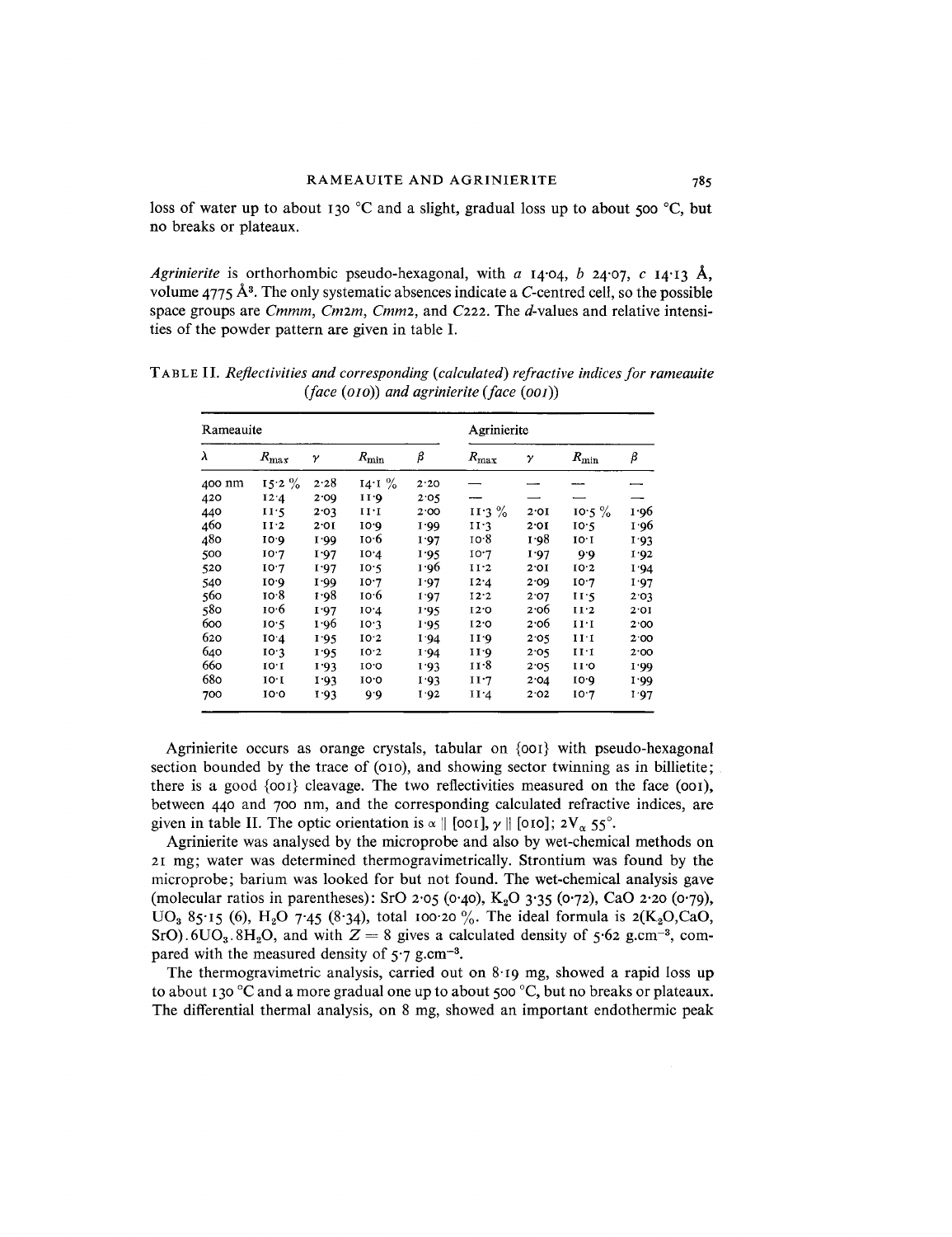#### 786 F. CESBRON, W. L. BROWN, P. BARIAND, AND J. GEFFROY ON

at 163°C for the dehydration and another much smaller one at 1060 °C for loss of oxygen (fig. 4).

*Comparison with some other uranyl oxides.* Rameauite and agrinierite were compared with becquerelite and compreignacite, the calcium and potassium end-members, and with billietite, the barium analogue (table III). All five minerals are strongly pseudohexagonal with a very good cleavage normal to the pseudo-hexagonal axis. Precession photographs taken with this axis as precession axis are practically identical with



FIG. 4. D.t.a. curves of rameauite (top) and agrinierite (bottom).

regard to the strong reflections, but differ in the presence of weak reflections, which modify the symmetry and the unit cell. The weak extra reflections are shown schematically in fig. 5; the systematic absences are in agreement with those found previously for billietite, compreignacite, and becquerelite (Christ and Clark, 1960; Protas, 1957, 1964). Billietite, compreignacite, becquerelite, and agrinierite are all orthorhombic and differ possibly in the stacking sequence of the layers, which may be controlled by the interlayer cations. The  $c$ -axis for all the compounds is approximately the same  $(14 \cdot 1 - 15 \cdot 1)$  A), but the symmetry planes parallel to  $\{001\}$  are different: billietite and compreignacite have an *n*-glide, becquerelite an  $a$ -glide, and agrinierite probably a mirror plane. Relative to billietite and compreignacite, which are the most symmetric, becquerelite has a doubled  $a$ -axis and cell volume, and agrinierite doubled *a* and *b*-axes and a quadrupled cell volume.

Rameauite, on the other hand, is monoclinic and the cell has been oriented in the conventional setting with the unique two-fold (pseudo-hexagonal) axis as [010]. The *hol* plane of rameauite in reciprocal space is very similar to the *hko* planes of the orthorhombic uranyl oxides.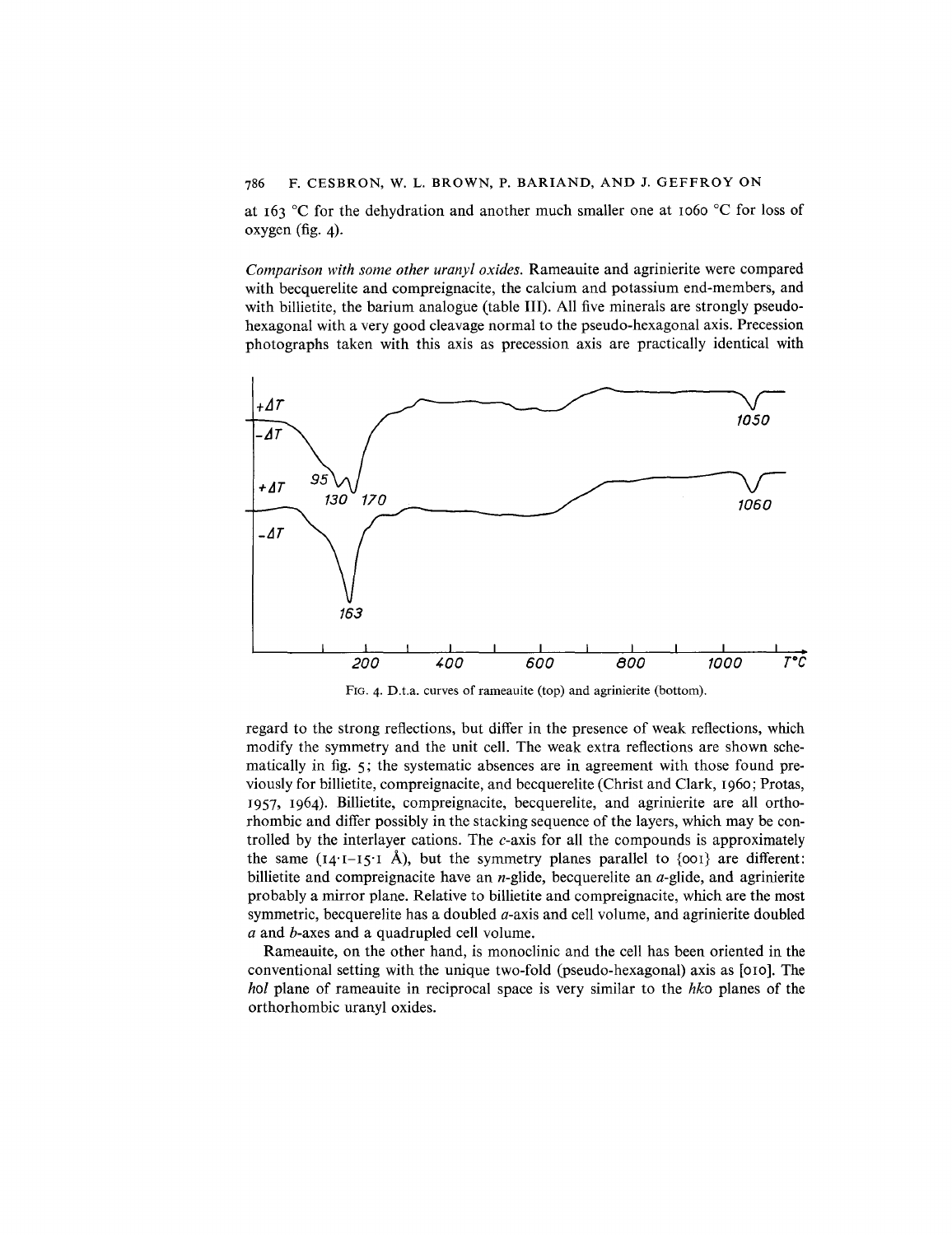Rameauite is identical morphologically with the unnamed orange mineral from Margnac (Protas, 1959), but is monoclinic, not orthorhombic, and contains no strontium; in addition, the strong powder lines of rameauite are doubled and the powder diagram differs in other details.

|     | <b>BILLIETITE</b><br>and<br>COMPREIGNACITE BECQUERELITE |                         | <b>AGRINIERITE</b> | <b>RAMEAUITE</b> |        |
|-----|---------------------------------------------------------|-------------------------|--------------------|------------------|--------|
| hkO | $b^*$<br>$a^*$                                          | $\mathbf{b}^*$<br>$a^*$ | $b*$<br>$a*$       | $1c*$<br>$a^*$   | $h$ Ol |
| hk1 |                                                         |                         |                    |                  | h1l    |
| hk2 |                                                         |                         |                    |                  | h21    |

Fig. 5. Schematic representation of the reciprocal lattice planes normal to the pseudo-hexagonal axis for billietite, compreignacite, becquerelite, rameauite, and agrinierite. The sizes of the spots represent approximately the average relative intensities of the reflections for the layer, and not the intensities of the reflections nearest to the origin.

Compared with agrinierite, rameauite contains more potassium relative to calcium, and no strontium.

The X-ray powder photographs of agrinierite and rameauite resemble those of the synthetic triuranates rather than those of the hexauranates billietite, becquerelite, etc. (Peters, 1967); there are, however, important differences. The formulae for these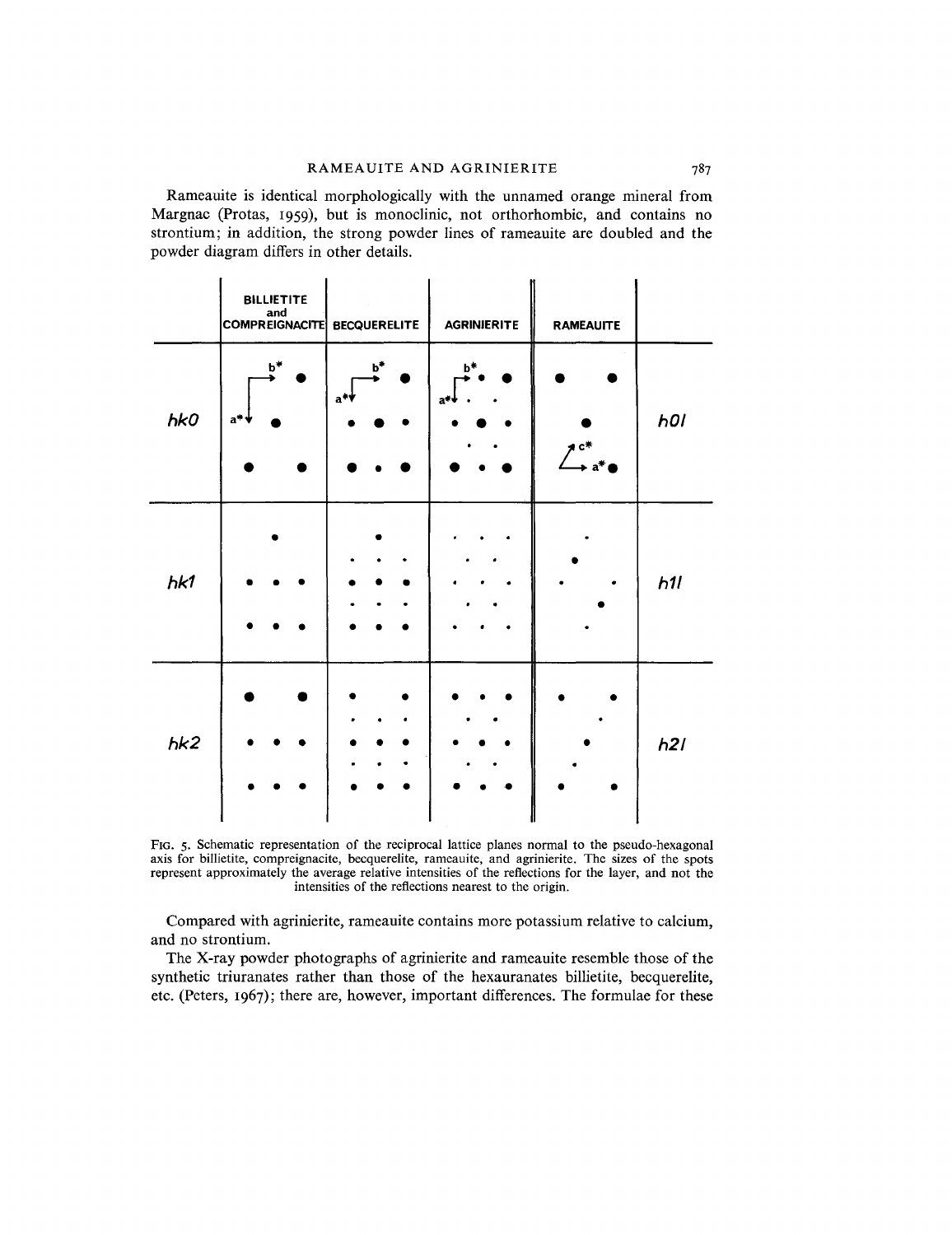|                                                                                   | <b>Billietite</b><br>BaO.6UO <sub>3</sub> . IIH <sub>2</sub> O |              |                      | Compreignacite  |                                           | Becquerelite     |            |  | Agrinierite<br>$2(K_2O, CaO, SrO)6UO_3.8H_2O$ |                     | Rameauite<br>$K_2O$ . CaO. 6UO <sub>3</sub> . 9H <sub>2</sub> O |  |
|-----------------------------------------------------------------------------------|----------------------------------------------------------------|--------------|----------------------|-----------------|-------------------------------------------|------------------|------------|--|-----------------------------------------------|---------------------|-----------------------------------------------------------------|--|
|                                                                                   |                                                                |              | $K_2O.6UO_3. IIH_2O$ |                 | CaO.6UO <sub>3</sub> . IIH <sub>2</sub> O |                  |            |  |                                               |                     |                                                                 |  |
|                                                                                   |                                                                |              | ‡.                   | ş               |                                           |                  |            |  |                                               |                     | $\star$ $\star$                                                 |  |
| a(A)                                                                              | 7.14                                                           | 7.14         | 7.15                 | 7.16            |                                           | 13.83            | 13.86      |  | 14.04                                         |                     | 13.97                                                           |  |
| b(A)                                                                              | 12.12                                                          | 12.08        | 12.16                | 12.16           |                                           | 12.37            | 12.38      |  | 24.07                                         |                     | 14.26                                                           |  |
| $\begin{array}{c} c(\mathbf{A}) \\ \beta \\ \mathbf{V}(\mathbf{A}^3) \end{array}$ | 15.07                                                          | 15:10        | 14.82                | 14.88           |                                           | 14.92            | 14.96      |  | 14.13                                         |                     | 14.22                                                           |  |
|                                                                                   | $90^{\circ}$                                                   | $90^{\circ}$ | $90^{\circ}$         | $90^{\circ}$    |                                           | $90^{\circ}$     | $90^\circ$ |  | $90^{\circ}$                                  |                     | $121^\circ$ $1'$                                                |  |
|                                                                                   | 1303                                                           | 1303         | 1288                 | 1296            |                                           | 2553             | 2567       |  | 4773                                          |                     | 2429                                                            |  |
| $a'$ <sub>b'</sub>                                                                | 7.14<br>a                                                      | 7.14         | 7.15<br>a            | 7.16            |                                           | $a/2$ 6.91       | 6.93       |  | $a/2$ 7.02                                    | c/2                 | 7:11                                                            |  |
|                                                                                   | b/3<br>4.04                                                    | 4.03         | $b/3$ 4.05           | 4.05            | b/3                                       | 4.13             | 4.13       |  | $b/6$ 4.01                                    | $\frac{1}{6}$ [201] | 4.00                                                            |  |
| $\mathbf{c}'$                                                                     | c/2<br>7.54                                                    | 7.55         | c/2<br>7.41          | 7.44            | c/2                                       | 7.46             | 7.48       |  | $c/2$ 7.06                                    | b/2                 | 7.13                                                            |  |
| Space groups                                                                      | Pnmn                                                           |              | Pnmn                 |                 |                                           | Pnma             |            |  | Cmmm                                          |                     | $C_2/c$                                                         |  |
|                                                                                   | Pn2n                                                           |              | Pn2n                 |                 |                                           | Pn <sub>2a</sub> |            |  | Cm2m                                          |                     | Cc                                                              |  |
|                                                                                   |                                                                |              |                      |                 |                                           |                  |            |  | Cmm2                                          |                     |                                                                 |  |
|                                                                                   |                                                                |              |                      |                 |                                           |                  |            |  | C222                                          |                     |                                                                 |  |
| $D_{\rm obs}$                                                                     |                                                                | 5.28         |                      |                 |                                           |                  | 5.14       |  | 5.7                                           |                     | 5.60                                                            |  |
| $D_{calc}$                                                                        |                                                                | 5.27         |                      |                 |                                           |                  | 5.10       |  | 5.64                                          |                     | 5.55                                                            |  |
| Z                                                                                 | $\mathbf{2}$                                                   |              | $\mathbf{z}$         |                 |                                           | 4                |            |  | 8                                             |                     | 4                                                               |  |
| Composition plane                                                                 | (110)                                                          |              | (011)                |                 |                                           |                  |            |  | (110)                                         |                     | (100)                                                           |  |
| Cleavage                                                                          | $\{001\}$                                                      |              | ${oo1}$              |                 |                                           | ${001}$          |            |  | ${oo1}$                                       |                     | $\{010\}$                                                       |  |
| $2V_a$                                                                            | $35 - 7^\circ$                                                 |              |                      | $10 - 15^\circ$ |                                           | $30 - 2^{\circ}$ |            |  | $55^\circ$                                    |                     | $32^\circ$                                                      |  |

§ Protas (1964)

|| Katanga, n° 9100.<br>¶ Margnac, France. n° 9102 \* Katanga B.M. 1954, 173. t Christ and Clark (1960). ~ Margnac, France. n° 9105.

\*\* Margnac, France. n° 9103. *a', b',* and c' are the pseudo-orthohexagonal cell constants.